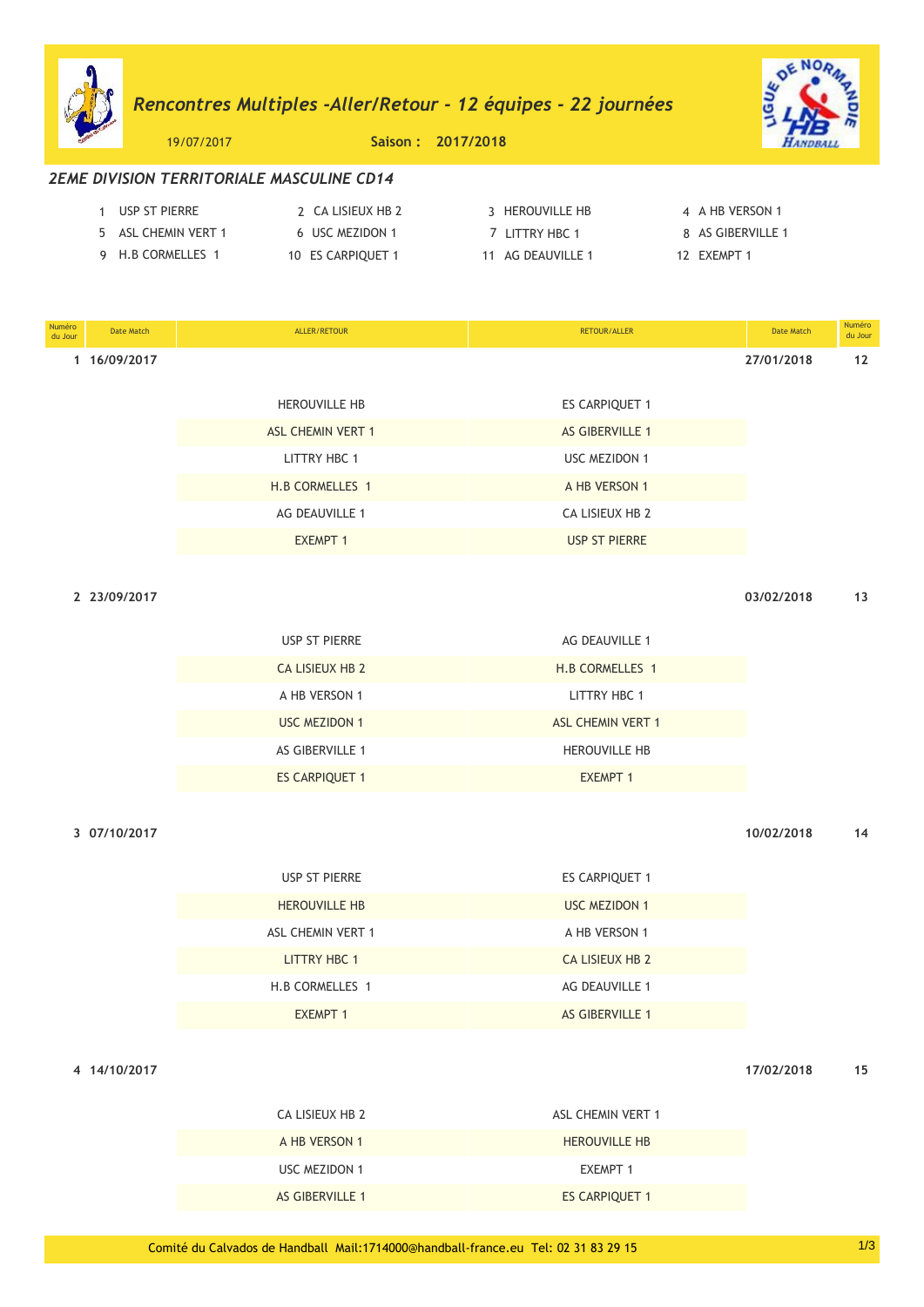| Numéro<br>du Jour | Date Match | ALLER/RETOUR    | RETOUR/ALLER  | Date Match | Numéro<br>du Jour |
|-------------------|------------|-----------------|---------------|------------|-------------------|
|                   |            | H.B CORMELLES 1 | USP ST PIERRE |            |                   |
|                   |            | AG DEAUVILLE 1  | LITTRY HBC 1  |            |                   |

### **5 21/10/2017 17/03/2018 16**

|  | <b>USP ST PIERRE</b> |
|--|----------------------|
|  |                      |

| <b>HEROUVILLE HB</b>  | <b>CA LISIEUX HB 2</b> |
|-----------------------|------------------------|
| ASL CHEMIN VERT 1     | AG DEAUVILLE 1         |
| LITTRY HBC 1          | H.B CORMELLES 1        |
| <b>ES CARPIQUET 1</b> | <b>USC MEZIDON 1</b>   |
| <b>EXEMPT 1</b>       | A HB VERSON 1          |

AS GIBERVILLE 1

**6 11/11/2017 24/03/2018 17**

| CA LISIEUX HB 2       | <b>EXEMPT 1</b>       |
|-----------------------|-----------------------|
| A HB VERSON 1         | <b>ES CARPIQUET 1</b> |
| USC MEZIDON 1         | AS GIBERVILLE 1       |
| <b>LITTRY HBC 1</b>   | <b>USP ST PIERRE</b>  |
| H.B CORMELLES 1       | ASL CHEMIN VERT 1     |
| <b>AG DEAUVILLE 1</b> | <b>HEROUVILLE HB</b>  |

### **7 18/11/2017 31/03/2018 18**

| USP ST PIERRE          | USC MEZIDON 1   |
|------------------------|-----------------|
| <b>HEROUVILLE HB</b>   | H.B CORMELLES 1 |
| ASL CHEMIN VERT 1      | LITTRY HBC 1    |
| <b>AS GIBERVILLE 1</b> | A HB VERSON 1   |
| <b>ES CARPIQUET 1</b>  | CA LISIEUX HB 2 |
| <b>EXEMPT 1</b>        | AG DEAUVILLE 1  |

**8 02/12/2017 07/04/2018 19**

| CA LISIEUX HB 2       | AS GIBERVILLE 1       |
|-----------------------|-----------------------|
| A HB VERSON 1         | <b>USC MEZIDON 1</b>  |
| ASL CHEMIN VERT 1     | USP ST PIERRE         |
| <b>LITTRY HBC 1</b>   | <b>HEROUVILLE HB</b>  |
| H.B CORMELLES 1       | EXEMPT 1              |
| <b>AG DEAUVILLE 1</b> | <b>ES CARPIQUET 1</b> |

**9 09/12/2017 14/04/2018 20**

USP ST PIERRE A HB VERSON 1

Comité du Calvados de Handball Mail:1714000@handball-france.eu Tel: 02 31 83 29 15